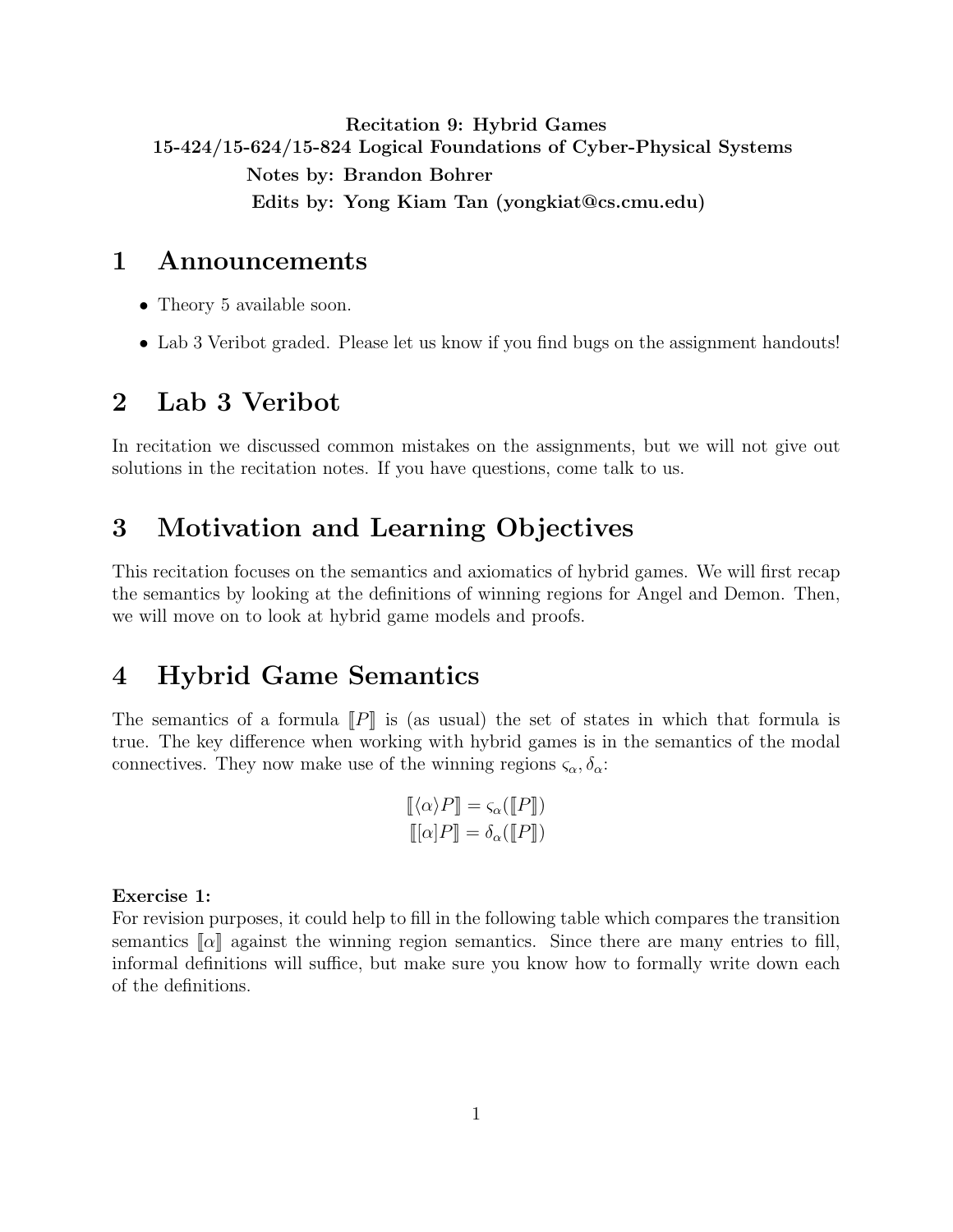| $\alpha$                                  | $\llbracket \alpha \rrbracket \mid \varsigma_\alpha(X) \mid \delta_\alpha(X)$ |  |
|-------------------------------------------|-------------------------------------------------------------------------------|--|
| $x := e$                                  |                                                                               |  |
| ?Q                                        |                                                                               |  |
| ${x' = f(x) \& Q}$<br>$\alpha \cup \beta$ |                                                                               |  |
| $\alpha$ ; $\beta$                        |                                                                               |  |
| $\alpha^*$                                |                                                                               |  |
| $\alpha^d$                                |                                                                               |  |

Answer: The transition semantics should be clear by now, so we will focus on the winning regions, and especially the winning regions for Demon. The main intuition to keep in mind that these winning regions are defined from the point of view of Angel playing the game.

Recall that  $\varsigma_{\alpha}(X), \delta_{\alpha}(X)$  are the sets of states for which Angel and Demon can win into X by playing game  $\alpha$  respectively. The target region is the set X in all of the following answers.

•  $(x := e)$  Angel wins if from initial state  $\omega$  the assignment leads to a winning state, i.e.,  $\omega_x^{\omega[\![e]\!]} \in X$ . Conversely, Angel loses, and thus Demon wins if  $\omega_x^{\omega[\![e]\!]} \notin X$ .

That is incorrect! Remember that both Angel and Demon are trying to win into X, and the assignment game has no choices for either of them to make. Thus, Demon actually wins into X when  $\omega_x^{\omega[\![e]\!]} \in X$  as well. Formally:

$$
\varsigma_{x=e}(X) = \delta_{x=e}(X) = \{\omega \mid \omega_x^{\omega[[e]]} \in X\}
$$

• (?Q) Angel wins when both Q and X are true in the initial state because Angel must pass the test. Conversely, Demon wins when either  $Q$  is false, or  $X$  is true in the initial state. Formally:

$$
\varsigma_{?Q}(X) = [Q] \cap X
$$

$$
\delta_{?Q}(X) = [Q] \cup X
$$

- $({x' = f(x) \& Q})$  Angel wins if there is some solution to the ODE that stays in the domain constraint  $Q$  for its entire duration, reaching the target region  $X$  at its endpoint. Conversely, Demon wins if all such solutions satisfy  $X$  at their endpoints. (Formal version omitted)
- $(\alpha \cup \beta)$  Recall that Angel gets to make the choices, so Angel wins if she can win into X by choosing either to play the  $\alpha$  or  $\beta$  game. Conversely, Demon needs to win into X regardless of which game Angel chooses to play.

$$
\varsigma_{\alpha\cup\beta}(X) = \varsigma_{\alpha}(X) \cup \varsigma_{\beta}(X)
$$

$$
\delta_{\alpha\cup\beta}(X) = \delta_{\alpha}(X) \cap \delta_{\beta}(X)
$$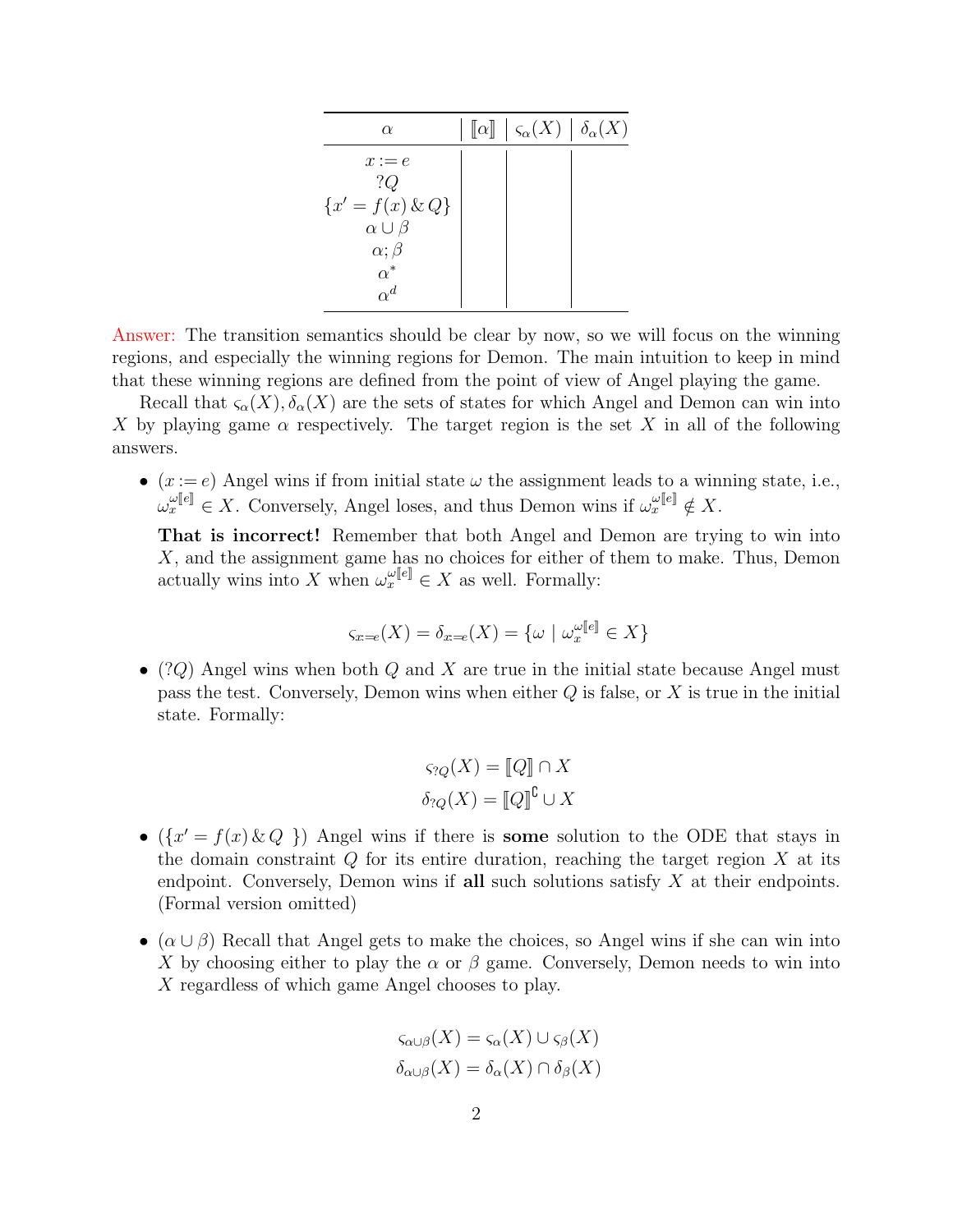• ( $\alpha$ ;  $\beta$ ) Like assignments, neither player has much choice in the sequential game. Thus, the definitions are straightforward compositions of winning regions.

$$
\varsigma_{\alpha;\beta}(X) = \varsigma_{\alpha}(\varsigma_{\beta}(X))
$$

$$
\delta_{\alpha;\beta}(X) = \delta_{\alpha}(\delta_{\beta}(X))
$$

•  $(\alpha^*)$  Loops are easily the most complicated part of the semantics of hybrid games. If you have never seen least or greatest fixpoints before, it is perhaps easiest to remember them via their defining equations.

For Angel, her winning region is characterized by the **least** set of states containing X and closed under taking "one more iteration" of the loop.

$$
\varsigma_{\alpha^*}(X) = \bigcap_{Z} (X \cup \varsigma_{\alpha}(Z) \subseteq Z)
$$

Let us break down this definition:

- 1.  $X \subseteq Z$  requires the target region X to be contained in Z, since Angel can always win from those states by running the loop 0 times.
- 2.  $\varsigma_{\alpha}(Z) \subseteq Z$  intuitively says Z should also be closed under taking "one more iteration", because if a state in  $\omega \in Z$  was a winning state, then Angel could have played one more loop iteration to get there.
- 3. Finally, the  $\bigcap_Z$  operator ensures that  $\varsigma_{\alpha^*}(X)$  is the smallest set Z satisfying the previous two properties.

Conversely, Demon must be able to win regardless of how many times Angel chooses to run the loop. Thus, the winning region is characterized by a greatest set of states where Demon wins even if Angel decides to run the loop for "one more iteration".

$$
\delta_{\alpha^*}(X) = \bigcup_{Z} (Z \subseteq X \cap \delta_{\alpha}(Z))
$$

We can similarly break down this definition:

- 1.  $Z \subseteq X$  requires that Z is in the target region X already, because otherwise Angel can make Demon lose by running the loop 0 times.
- 2.  $Z \subseteq \delta_{\alpha}(Z)$  can be read as follows. Suppose Angel runs one more iteration of the loop from Z, then consider Demon's winning region  $\delta_{\alpha}(Z)$ . It must be the case that Z is already contained in  $\delta_{\alpha}(Z)$  as well, because Angel could otherwise make Demon lose with one more iteration.
- 3. Finally, the  $\bigcup_{Z}$  operator ensures that  $\delta_{\alpha^*}(X)$  is the largest set Z satisfying the previous two properties.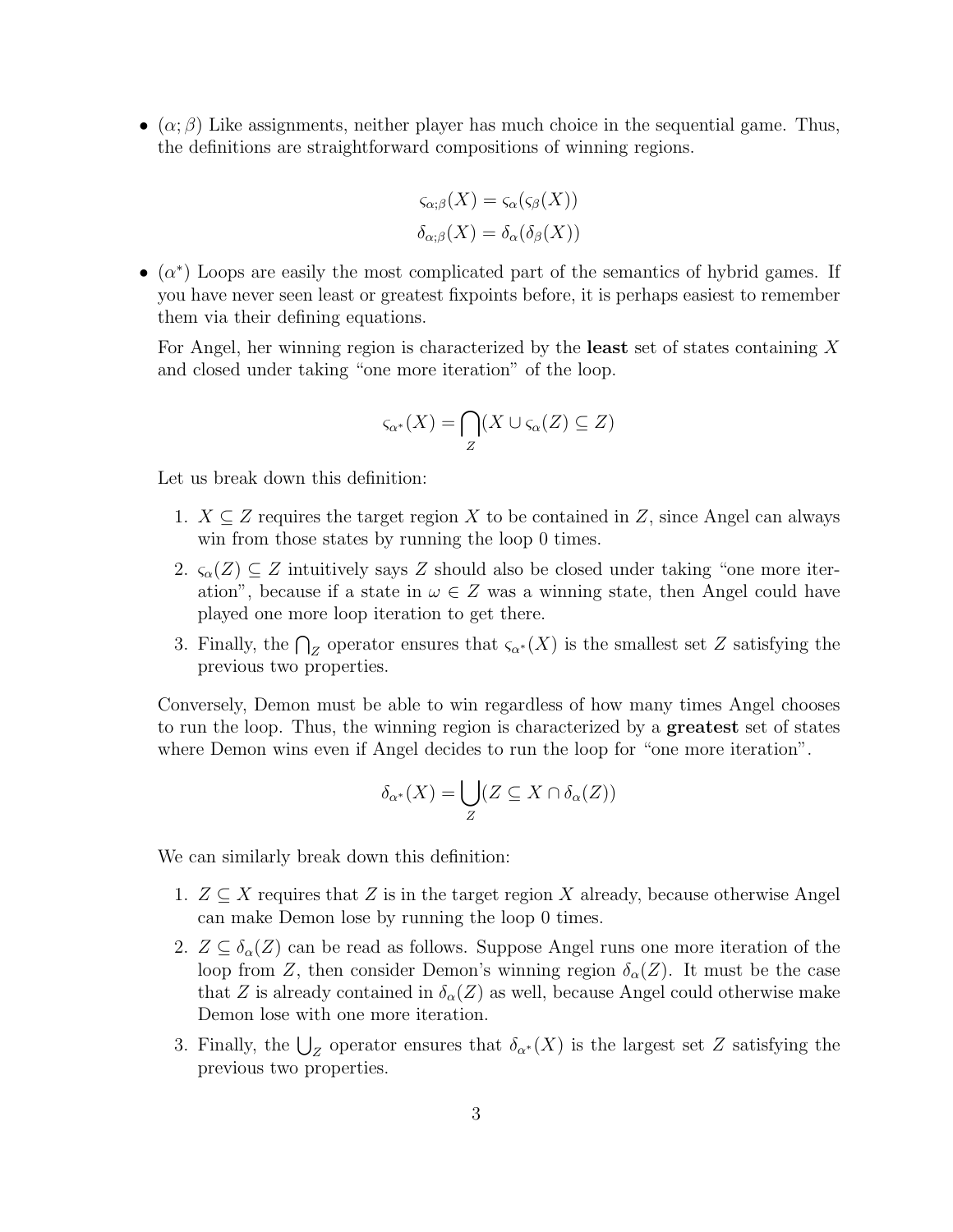## Note: I got slightly confused with Point 2 for Demon at recitation. Reading the advanced material notes below and LFCPS Definition 15.5 might help.

Note: Advanced material not covered in recitation. If you are wondering why for Angel we take the least fixpoint whereas for Demon we take the greatest, consider the following scenario for some intuition. Caveat: this is not a full proof.

Suppose that we had a state  $\omega$  with the special property that playing the game  $\alpha$  one more time always leads us back to  $\omega$  (regardless of the moves either player makes).

For Angel, suppose that  $\omega \notin X$ , so clearly Angel cannot win into X no matter how many iterations she wants to run the loop for. Now, consider a pre-fixpoint set of states Z with  $X \cup \varsigma_{\alpha}(Z) \subseteq Z$  and consider  $Y = Z \cup {\{\omega\}}$ , then Y is also a pre-fixpoint but it is clearly not what the winning region for Angel should be because  $\omega$  is included in Y. The  $\bigcap$ , or least fixpoint, operation ensures that none of these extra "junk" states are included.

For Demon, suppose that  $\omega \in X$ , so Demon wins into X no matter how many iteration Angel runs the loop for. Now, consider a post-fixpoint set of states Z with  $X \cup \varsigma_\alpha(Z) \subseteq$ Z and consider  $Y = Z \setminus \{\omega\}$ , then Y is also a post-fixpoint, but it is now missing the state  $\omega$  from which Demon certainly wins from. The  $\bigcup$ , or greatest fixpoint, operation ensures that all of these "consistent" states are included.

 $\bullet$  ( $\alpha^d$ ) The crucial ingredient that makes hybrid games work so elegantly is the dual operator. This operator has no hybrid program counterpart so its corresponding transition semantics in the table you filled in above should be empty.

The idea behind its semantics is illustrated in Geri's Game which we watched in the last recitation. For the dual game  $\alpha^d$ , Angel flips the board around (taking on the role of Demon) and tries to win the game  $\alpha$  into  $X^{\mathbb{C}}$  instead. If the demonic Angel wins game  $\alpha$  into  $X^{\complement}$ , then the regular Angel loses that game. Conversely, if the demonic Angel has no way to win the game  $\alpha$  into  $X^{\mathbb{C}}$ , then regular Angel wins. Thus:

$$
\varsigma_{\alpha^d}(X)=(\varsigma_{\alpha}(X^{\complement}))^{\complement}
$$

Similarly for Demon (think through the intuition from Geri's Game yourselves!):

$$
\delta_{\alpha^d}(X) = (\delta_{\alpha}(X^{\complement}))^{\complement}
$$

The very last case for  $\alpha^d$  highlights an important property of the winning region semantics. The "demonic Angel" is really just Demon so we should just think of the Angel changing into the Demon directly.

Formally, we start by showing that hybrid games are consistent and determined:

$$
(\varsigma_\alpha(X^\complement))^\complement=\delta_\alpha(X)
$$

Intuitively, this says that the set of states where Angel does not have a strategy to win into the set  $X^{\mathcal{C}}$  by playing game  $\alpha$  is exactly those where Demon has a strategy to win into X.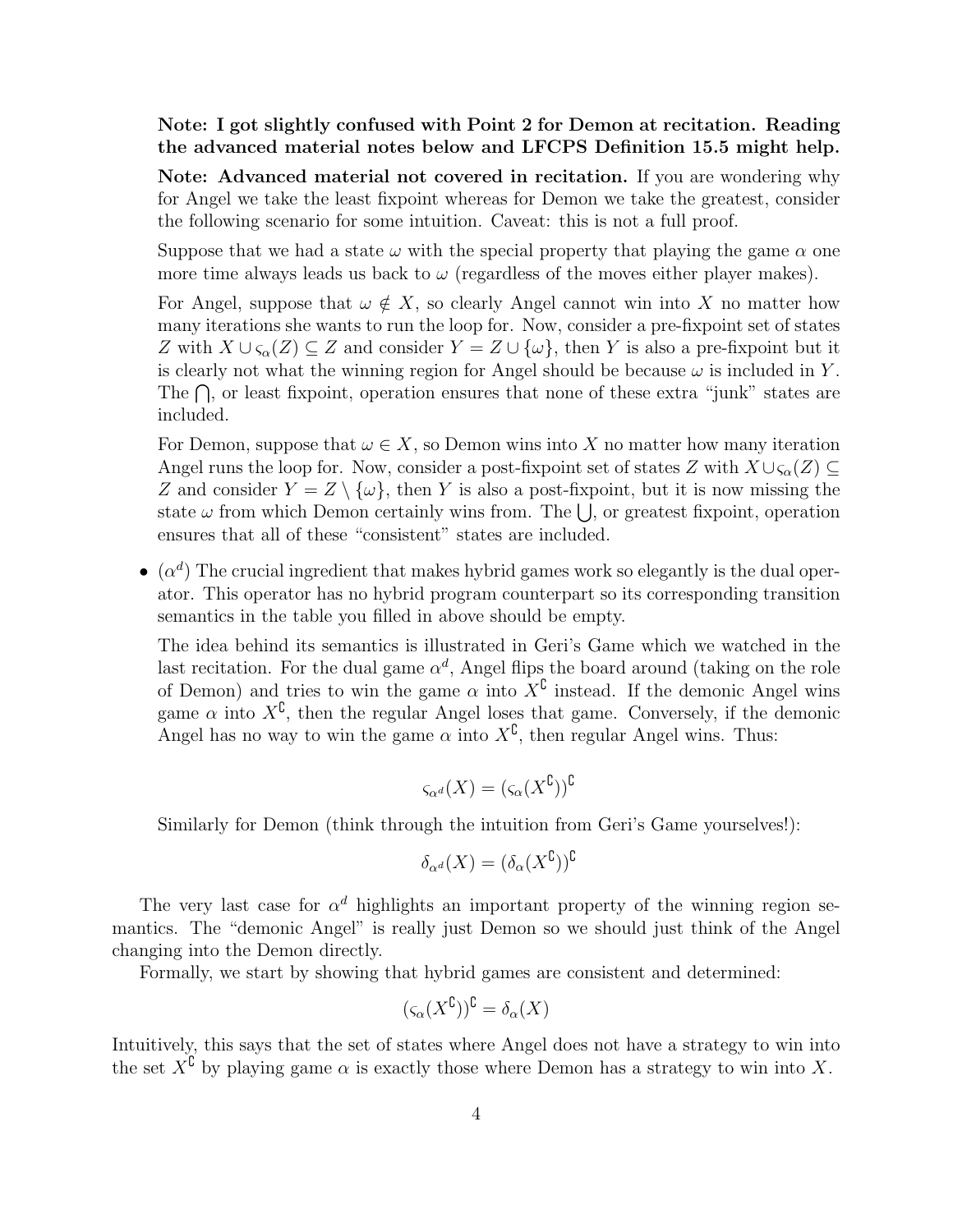This leads us on to the axiomatics where this is rendered as the determinacy axiom of dGL:

$$
([\cdot]) \quad [\alpha]P \leftrightarrow \neg \langle \alpha \rangle \neg P
$$

Taken together with the duality axiom:

$$
(\langle^d \rangle) \ \langle \alpha^d \rangle P \leftrightarrow \neg \langle \alpha \rangle \neg P
$$

We obtain the following very useful axiom that allows us to switch from proving diamond properties to box properties (and vice-versa) when we encounter the dual operator:

$$
\langle \alpha^d \rangle P \leftrightarrow [\alpha] P
$$

# 5 Axiomatics and Proving Hybrid Games

Notice that the [\[](#page-0-0)·] determinacy axiom is actually true in **dL** as well, when  $\alpha$  is a hybrid program. In fact, as we have already seen in class, many of the axioms and proof rules of dGL are identical to those of dL, just with a different underlying semantics. In the lectures next week, we will see axioms where this is **not** the case, i.e., there are axioms of **d**L that would be unsound for hybrid games. However, if the hybrid game  $\alpha$  does not mention the duality operator then it is indeed the case that all of the axioms of dL apply.

For now though, let us work through some dGL proofs using the axioms that we are already familiar with. (We will secretly avoid unsound uses of axioms.)

## 5.1 Verified Filibustering

Our first example is a simple game:

$$
x = 0 \rightarrow \langle ((x := 1 \cup v := 1); \{x' = v\})^{\times} \rangle x = 0
$$

#### Exercise 2:

Is this formula valid? If so, what is Angel's winning strategy?

Answer: It is valid because Angel can always force the value of  $x$  to stay at 0 as long as it starts at 0. In other words, Angel can filibuster Demon (who controls the loop). Since Demon must stop running the loop eventually, Demon loses the game.

Now, let us try to verify this formula using the axioms that we already know.

$$
x = 0 \vdash \langle ((x := 1 \cup v := 1); \{x' = v\})^{\times} \rangle x = 0
$$

Exercise 3: What is the first step?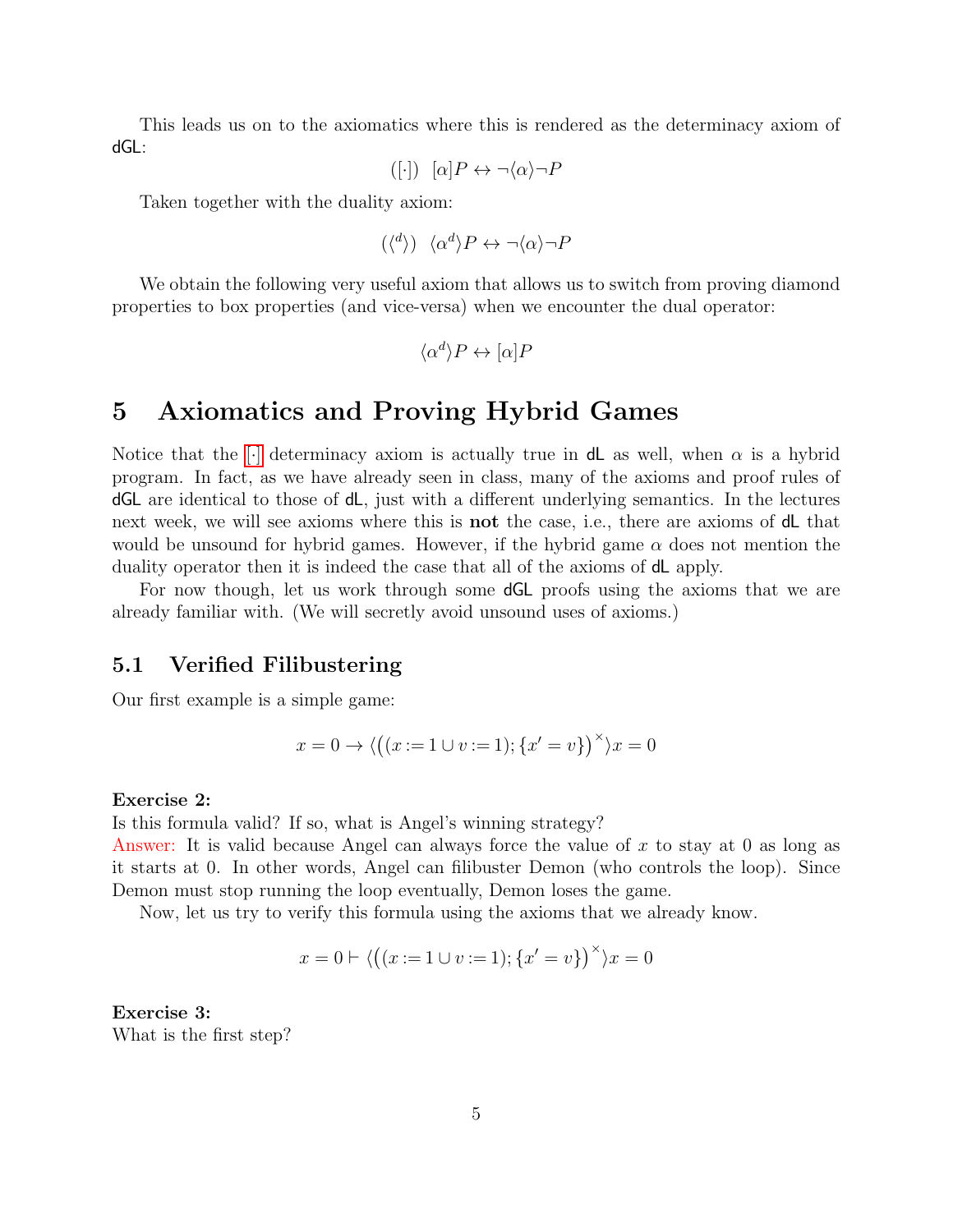Answer: Remember that the demonic loop operator gives Demon control over the loop iterations. T[h](#page-0-0)us, the first step we need to use the axioms  $[\cdot], \langle d \rangle$  $[\cdot], \langle d \rangle$  $[\cdot], \langle d \rangle$  to remove the outermost duality operator.

$$
x = 0 \vdash [((x := 1 \cup v := 1); \{x' = v\})^*]x = 0
$$
  
 
$$
[\cdot],\langle^d \rangle_x = 0 \vdash \langle ((x := 1 \cup v := 1); \{x' = v\})^* \rangle x = 0
$$

Note: Hopefully you should have noticed that I have deliberately made a mistake in the proof above by unfolding the demonic loop incorrectly. However, let us see where the proof takes us.

Now that we are left with a loop, all we need to do is to apply loop induction rule, or more formally the [ind](#page-5-0) rule for hybrid games:

<span id="page-5-0"></span>
$$
\text{(ind)}\ \ \frac{P \to [\alpha]P}{P \to [\alpha^*]P}
$$

### Exercise 4:

What loop invariant should we use?

Answer: Let us perhaps try the invariant  $x = 0$ . After all, we do not know much more than that in the beginning. Continuing the proof as we are used to from dL, we can now unfold the game operators:

$$
\begin{array}{c}\n\text{[;],[U],[:=],\land R} \quad x = 1 \vdash \left[ \{x' = v\} \right] x = 0 \qquad x = 0 \vdash \left[ \{x' = 1\} \right] x = 0 \\
x = 0 \vdash \left[ (x := 1 \cup v := 1); \{x' = v\} \right] x = 0 \\
x = 0 \vdash \left[ \left( (x := 1 \cup v := 1); \{x' = v\} \right)^* \right] x = 0\n\end{array}
$$

#### Exercise 5:

Those premises do not look provable (or even true at all). What went wrong? Answer: The problem lies with how we unfolded the demonic loop operator. Recall that:

$$
\alpha^{\times} \stackrel{\text{def}}{=} ((\alpha^d)^*)^d
$$

We forgot to include the duality operator around  $\alpha$  when unfolding the demonic loop! Always remember to unfold the demonic operators correctly. When in doubt, just remember that the demonic operators are syntactic abbreviations so you could also simply remove all of them before you start your proof.

Here is the corrected unfolding:

$$
x = 0 \vdash \left[ \left( \left( (x := 1 \cup v := 1); \{x' = v\} \right)^d \right)^* \right] x = 0
$$
  
[ \cdot],\langle<sup>d</sup> \rangle x = 0 \vdash \langle \left( (x := 1 \cup v := 1); \{x' = v\} \right)^{\times} \rangle x = 0

#### Exercise 6:

What is the loop invariant to use?

Answer: As before,  $x = 0$  looks like a plausible option. After applying [ind](#page-5-0) we now flip back into a diamond question because of the nested duality operator.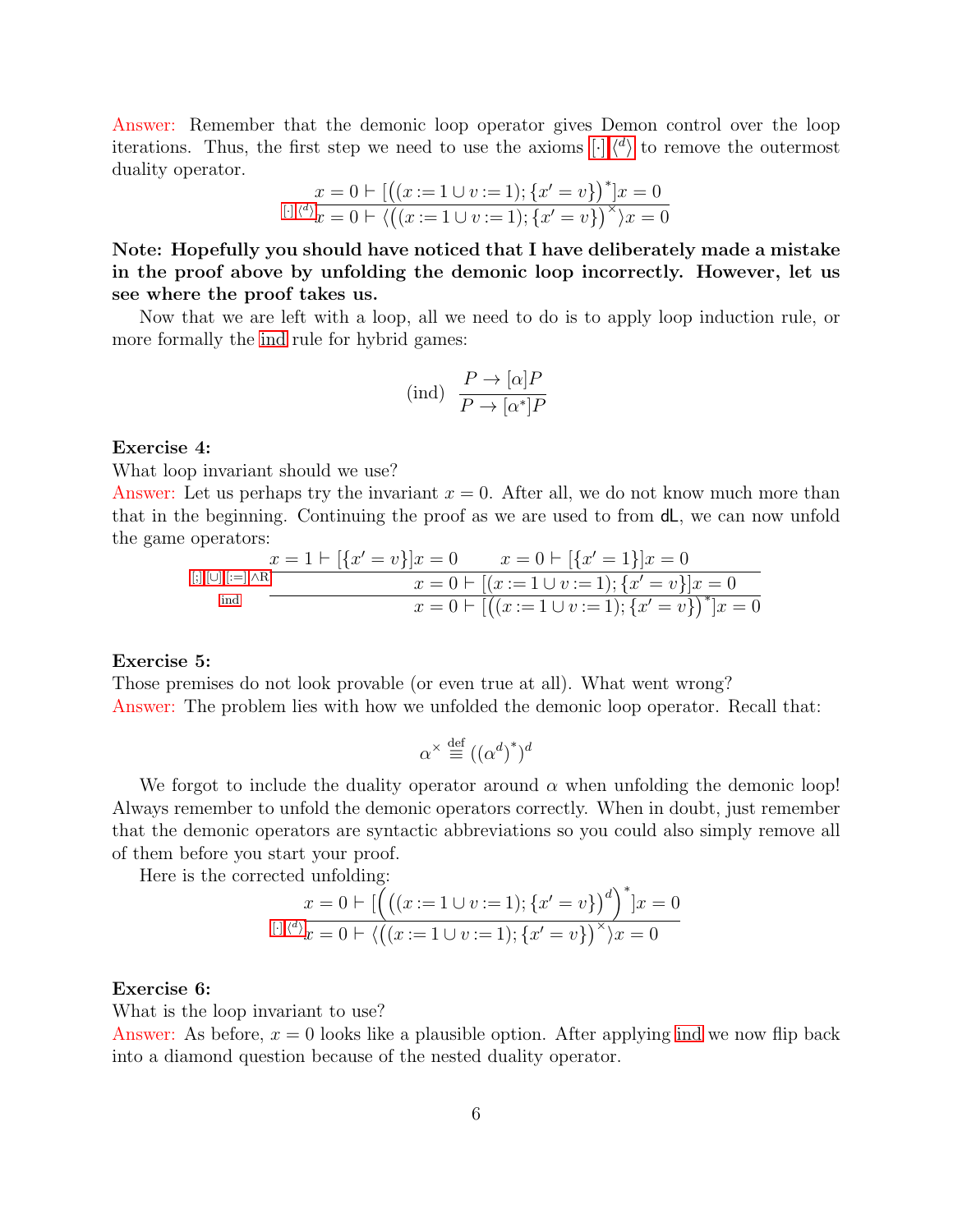$$
x = 0 \vdash \langle (x := 1 \cup v := 1); \{x' = v\} \rangle x = 0
$$
  
[[],<sup>d</sup>]  $x = 0 \vdash [((x := 1 \cup v := 1); \{x' = v\})^d]x = 0$   
ind  $x = 0 \vdash [((x := 1 \cup v := 1); \{x' = v\})^d]^{*} \rbrack x = 0$ 

Now, we can apply the usual axioms you know from dL in diamond form. Since we have not had much experience with the diamond version of these rules, let us do the proof a little slower:<sup>[1](#page-6-0)</sup>

$$
x = 0 \vdash \langle x := 1 \rangle \langle \{x' = v\} \rangle x = 0, \langle v := 1 \rangle \langle \{x' = v\} \rangle x = 0
$$
  

$$
\langle v \rangle \langle v \rangle \langle \langle x = 1 \cup v := 1 \rangle \langle \{x' = v\} \rangle x = 0
$$
  

$$
\langle v \rangle \langle x = 0 \rangle \langle x = 1 \cup v := 1 \rangle; \{x' = v\} \rangle x = 0
$$

### Exercise 7:

What do we do next?

Answer: The key here is to look back at Angel's strategy. If she chooses the left choice, there is not much hope of guaranteeing that  $x = 0$  at the end of her run of the ODE unless v is negative (but we do not know that). However, if she chooses the right branch, then since  $x = 0$  initially, she can simply evolve the ODE for no time. Thus, we can safely drop the first succedent on the right and complete the proof from the right disjunct using the ODE solution axiom:

$$
\begin{array}{c}\n\mathbb{R} \quad \frac{x}{x=0 \mid \exists t \geq 0 \, x+t=0} \\
\frac{\langle x \rangle}{x=0 \mid \langle \{x'=1\} \rangle x=0} \\
\frac{\langle x \rangle}{x=0 \mid \langle v:=1 \rangle \langle \{x'=v\} \rangle x=0}\n\end{array}
$$

We used two insights in this proof. First, the duality operators allowed us to flip back and forth between the box and diamond modalities. Second, the proof actually follows Angel's strategy quite closely. Thus, one very good way of figuring out a games proof is to first figure out the Angel (or Demon's) winning strategy.

## 5.2 Verified Planar Avoidance

Finally, let us turn to modeling situation using hybrid games. The scenario we will be considering is as follows:

The Demon is a mosquito flying around in straight lines and you the human (a.k.a., the Angel) are trying to avoid getting bitten. We want the system to be interactive, so the mosquito could choose to change directions whenever it likes, but whenever it does so, you can also react by changing your direction.

Note: For now, we will skip any bounds on the velocities and position, etc., but you should feel free to extend this model.

Exercise 8:

How would we go about modeling this scenario?

<span id="page-6-0"></span><sup>&</sup>lt;sup>1</sup>Have you seen  $\langle$ ; somew[h](#page-0-0)ere before?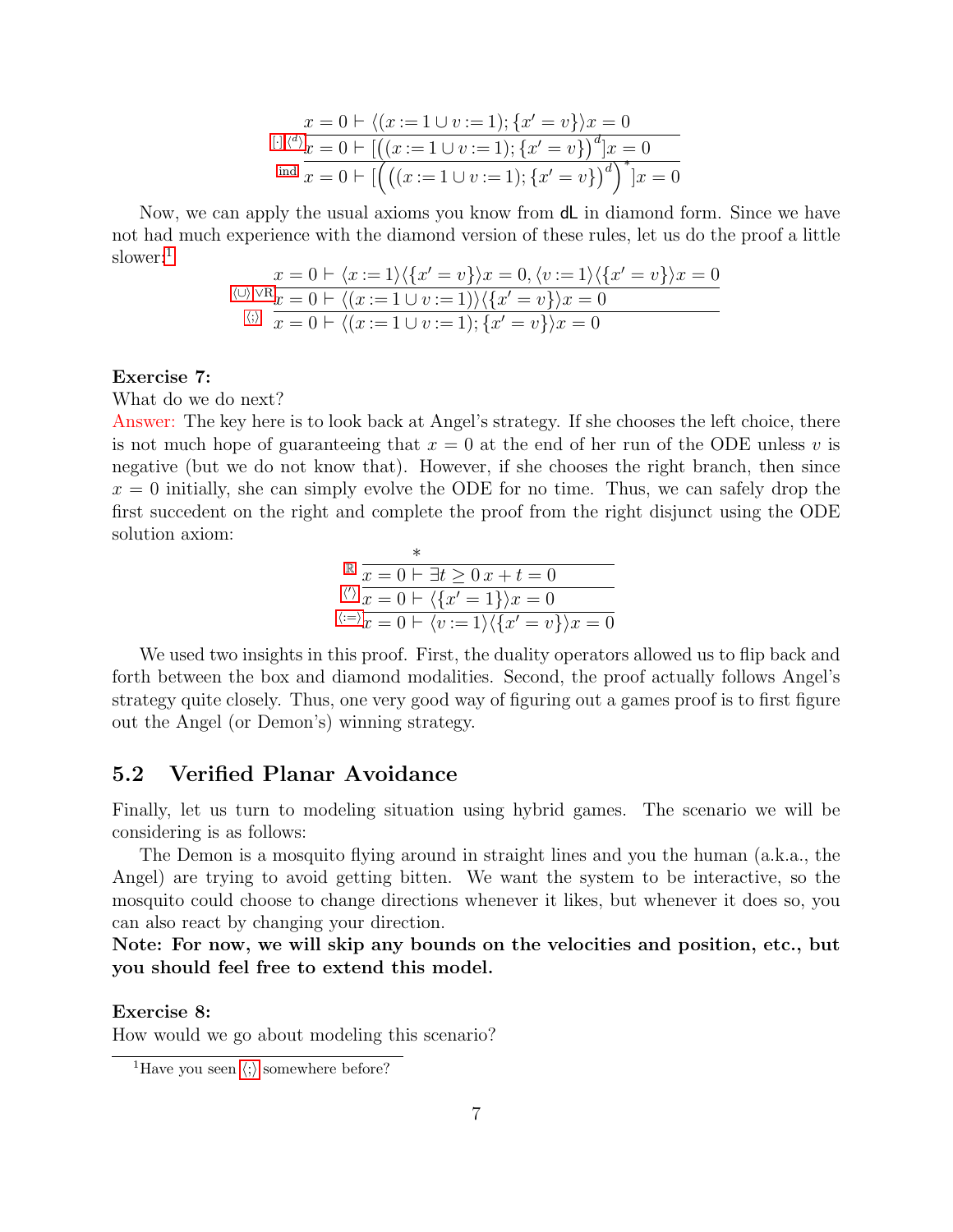Answer: We could start by deciding on the coordinate system. Let us suppose that the coordinates of the mosquito are  $(x, y)$  while your coordinates are  $(a, b)$ , both in the Euclidean plane.

Let us further suppose that both players can instantaneously change their heading direction and velocities, which we will prescribe using  $v_x, v_y$  and  $v_a, v_b$  respectively.

### Exercise 9:

How would we describe the game?

Answer: First, we need to write down controllers for each player. This is relatively simple, since both players simply make a choice of heading.

$$
\alpha_m \equiv v_x := *, v_y := *
$$
  

$$
\alpha_h \equiv v_a := *, v_b := *
$$

Next, the ODEs describing the motion of the mosquito and the human:

$$
\beta \equiv \{x' = v_x, y' = v_y, a' = v_a, b' = v_b\}
$$

### Exercise 10:

How should we put these three parts of the program together?

Answer: We need to be careful to put the things we want under appropriate player controls. As we said earlier, this mosquito can change its heading anytime it likes, so perhaps  $\alpha_m, \beta$ should both be under its control.

However, we can really only react to the mosquito if we have access to where it is currently heading. So we certainly want  $\alpha_h$  to come after  $\alpha_m$ .

Finally, we want to avoid getting stung no matter how many times the mosquito changes its heading, so the loop should also be under Demonic control. Thus, our overall program is:

$$
\gamma \equiv (\alpha_m^d; \alpha_h; \beta)^\times
$$

### Exercise 11:

Finally, we are ready to write down (and prove) a formula that means we never get bitten. What should it be?

Answer: There are many possible ways of writing this down. For example, let us say that the human and mosquito have to always be separated by some distance  $d$ . Then the  $dGL$ formula modeling our scenario could be:

$$
d > 0 \land (x - a)^2 + (y - b)^2 > d \rightarrow \langle \gamma \rangle (x - a)^2 + (y - b)^2 > d
$$

### Exercise 12:

Would this formula be valid? If so, what is Angel's strategy?